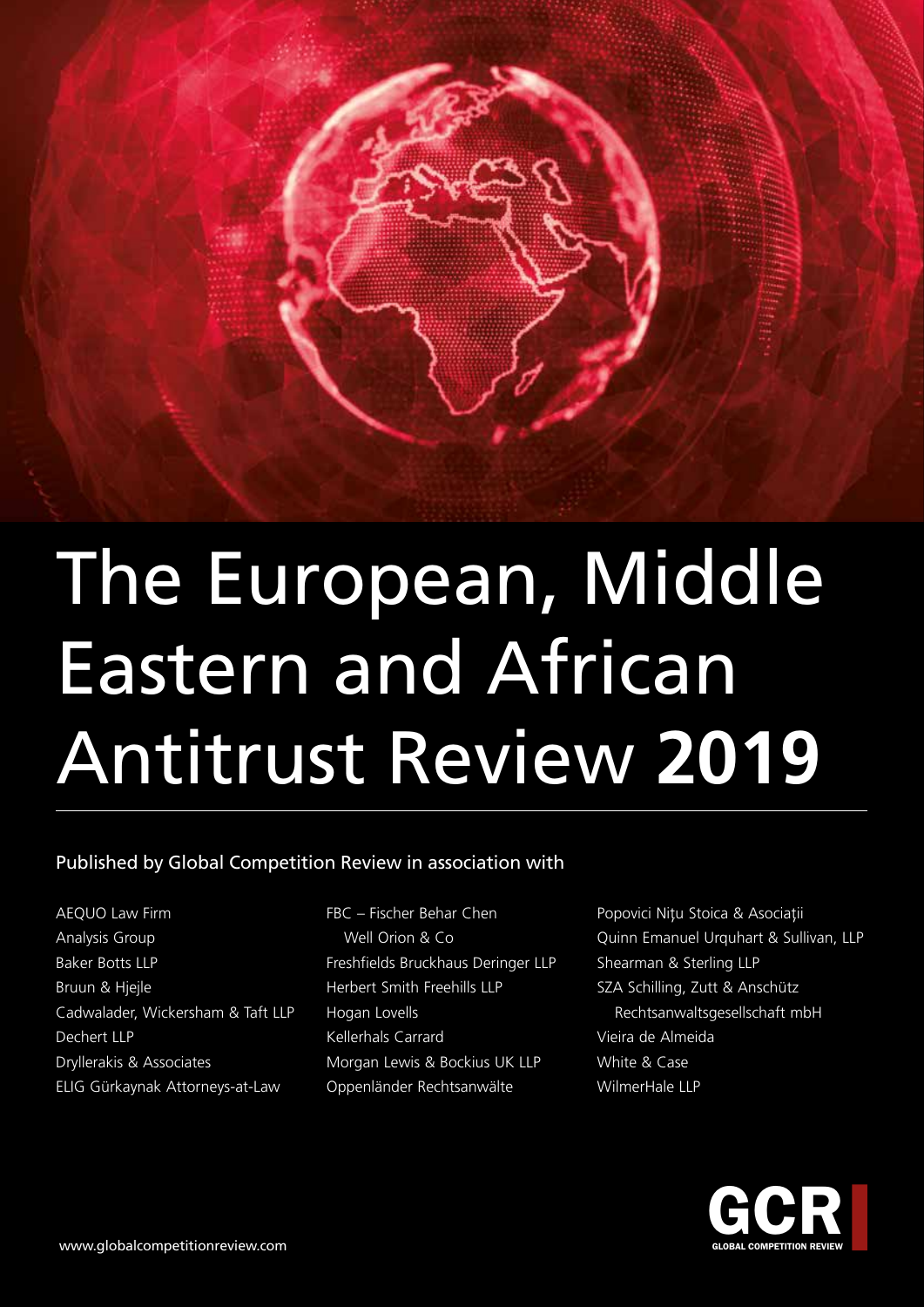A Global Competition Review Special Report

Reproduced with permission from Law Business Research Ltd This article was first published in August 2018 For further information please contact Natalie.Clarke@lbresearch.com

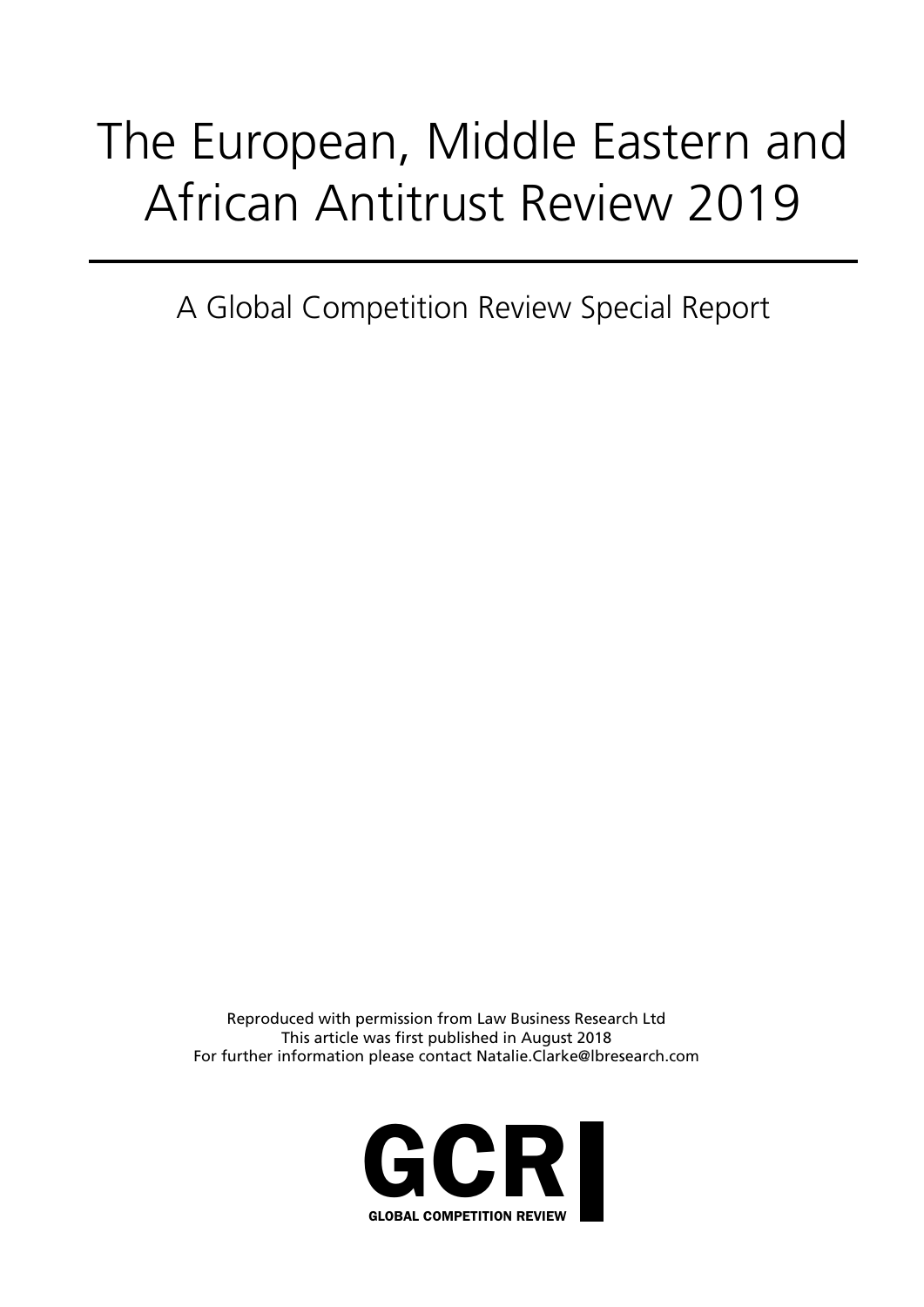Senior business development manager Nicholas O'Callaghan nicholas.ocallaghan@lbresearch.com +44 20 3780 4188

Senior account manager Mahnaz Arta mahnaz.arta@lbresearch.com +44 20 3780 4290

Senior production editor Simon Busby Production editor Harry Turner Chief subeditor Jonathan Allen Subeditor Martin Roach Head of production Adam Myers Editorial coordinator Iain Wilson

Editor, Global Competition Review Pallavi Guniganti Publisher Clare Bolton

#### Subscription details

To subscribe please contact Global Competition Review 87 Lancaster Road London, W11 1QQ United Kingdom Tel: +44 20 7908 9205 Fax: +44 20 7229 6910 subscriptions@globalcompetitionreview.com

No photocopying. CLA and other agency licensing systems do not apply. For an authorised copy contact claire.bagnall@globalcompetitionreview.com

The information provided in this publication is general and may not apply in a specific situation. Legal advice should always be sought before taking any legal action based on the information provided. This information is not intended to create, nor does receipt of it constitute, a lawyer– client relationship. The publishers and authors accept no responsibility for any acts or omissions contained herein. Although the information provided is accurate as of May 2018, be advised that this is a developing area.

© 2018 Law Business Research Limited

ISBN: 978-1-78915-104-6

Printed and distributed by Encompass Print Solutions Tel: 0844 2480 112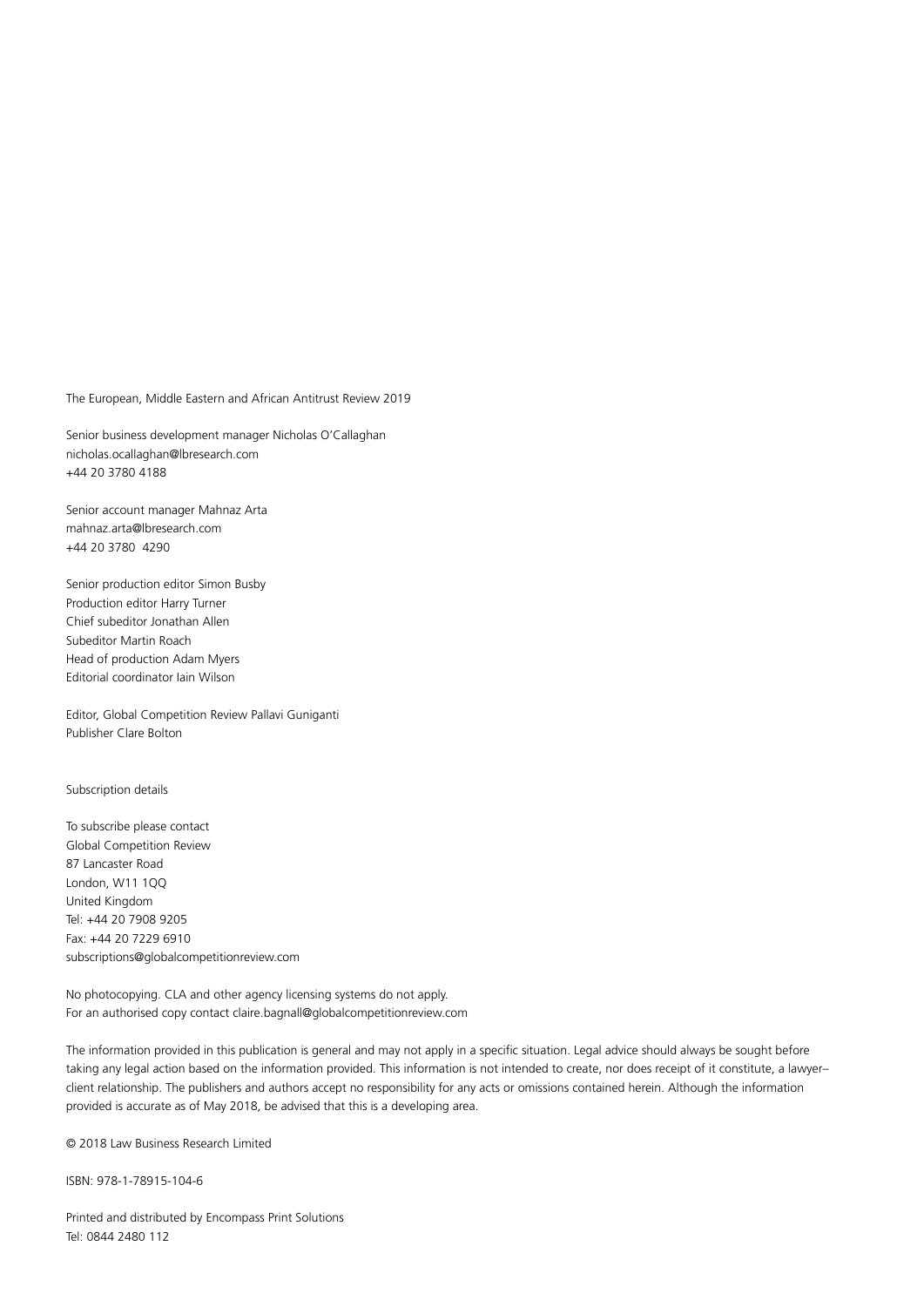## Published in association with:

AEQUO Law Firm

Analysis Group

Baker Botts LLP

Bruun & Hjejle

Cadwalader, Wickersham & Taft LLP

Dechert LLP

Dryllerakis & Associates

ELIG Gürkaynak Attorneys-at-Law

FBC – Fischer Behar Chen Well Orion & Co

Freshfields Bruckhaus Deringer LLP

Herbert Smith Freehills LLP

Hogan Lovells

Kellerhals Carrard

Morgan Lewis & Bockius UK LLP

Oppenländer Rechtsanwälte

Popovici Nițu Stoica & Asociații

Quinn Emanuel Urquhart & Sullivan, LLP

Shearman & Sterling LLP

SZA Schilling, Zutt & Anschütz

Rechtsanwaltsgesellschaft mbH

Vieira de Almeida

White & Case

WilmerHale LLP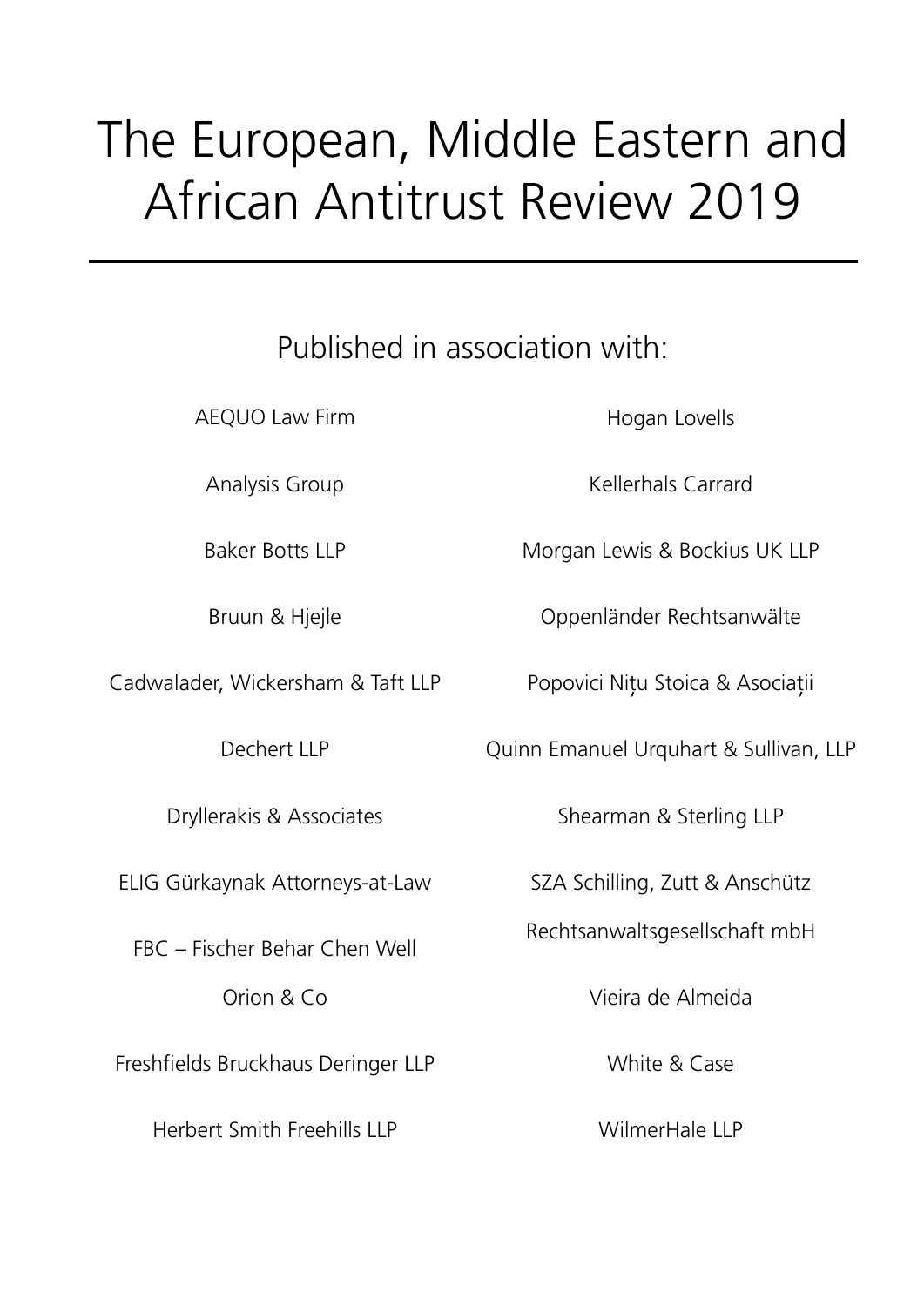## Europe

| <b>European Union</b>                                                                                                  |
|------------------------------------------------------------------------------------------------------------------------|
| David N Mishol and Joshua White<br>Analysis Group                                                                      |
| Frédéric Louis and Cormac O'Daly<br>WilmerHale LLP                                                                     |
| Geert Goeteyn, Elvira Aliende Rodriguez and Ruba Noorali<br>Shearman & Sterling LLP                                    |
| Vincent Brophy and Tom Bainbridge<br>Cadwalader, Wickersham & Taft LLP                                                 |
| Nadine Herrmann and Henning Wienstroth<br>Quinn Emanuel Urquhart & Sullivan, LLP                                       |
| Catriona Hatton and David Cardwell<br>Baker Botts LLP                                                                  |
| Craig Pouncey, Kyriakos Fountoukakos, Peter Rowland, Camille<br>Puech and Dafni Katrana<br>Herbert Smith Freehills LLP |
| Jérémie Jourdan, James Killick, Axel Schulz, Strati Sakellariou-<br>Witt and Pierre Pêcheux<br>White & Case            |
| Falk Schöning and David Dauchez<br>Hogan Lovells                                                                       |
| Cyprus                                                                                                                 |
| Commission for the Protection of Competition  65<br>Loukia Christodoulou<br>Chairperson                                |
| Denmark                                                                                                                |
|                                                                                                                        |

Olaf Koktvedgaard, Søren Zinck and Frederik André Bork Bruun & Hjejle

Merger Control ......................................................... 73 Winfred Knibbeler, Onno Brouwer and Nima Lorjé Olaf Koktvedgaard, Søren Zinck and Frederik André Bork Bruun & Hjejle

## France

| . 1         | Isabelle de Silva<br>President                                                                           |
|-------------|----------------------------------------------------------------------------------------------------------|
| . 7         | Mélanie Thill-Tayara and Laurence Bary<br>Dechert LLP                                                    |
| 13          | Germany                                                                                                  |
| .20         | Andreas Mundt<br>President                                                                               |
| .27         | Silvio Cappellari and Stephanie Birmanns<br>SZA Schilling, Zutt & Anschütz Rechtsanwaltsgesellschaft mbH |
| 33          | Albrecht Bach and Christoph Wolf<br>Oppenländer Rechtsanwälte                                            |
| 38<br>mille | Greece                                                                                                   |
| 52<br>-Ju   | Cleomenis Yannikas<br>Dryllerakis & Associates                                                           |
|             | Latvia                                                                                                   |
| 59          | Skaidrīte Abrama<br>Chairwoman                                                                           |
|             | Moldova                                                                                                  |
| 65          | Viorica Carare<br>President                                                                              |
|             | <b>Netherlands</b>                                                                                       |
| 67          | Authority for Consumers and Markets 111<br>Chris Fonteijn<br>Chairman                                    |
|             | Drivato Antitruct Litiantion<br>115                                                                      |

Private Antitrust Litigation .................................... 115 Freshfields Bruckhaus Deringer LLP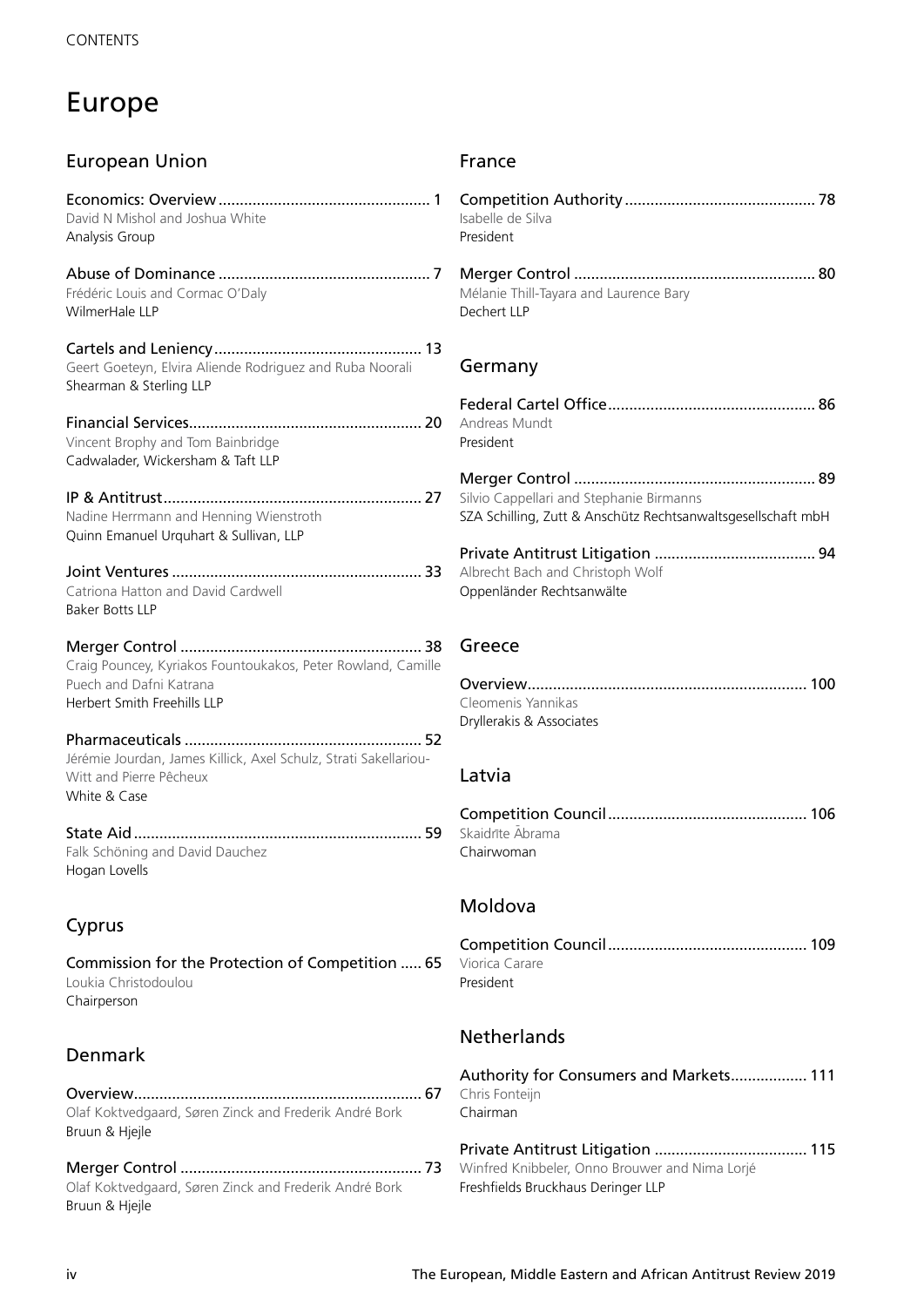| Norway                                                                  | Sweden                                                                                   |  |
|-------------------------------------------------------------------------|------------------------------------------------------------------------------------------|--|
| Lars Sørgard<br>Director general                                        | Rikard Jermsten<br>Director general                                                      |  |
| Poland                                                                  | Switzerland                                                                              |  |
| Office of Competition and<br>Marek Niechciał<br>President               | Daniel Emch, Anna-Antonina Gottret and Stefanie Schuler<br>Kellerhals Carrard            |  |
|                                                                         | Turkey                                                                                   |  |
| Portugal                                                                |                                                                                          |  |
| Margarida Matos Rosa<br>President                                       | Gönenç Gürkaynak and Öznur Inanılır<br>ELIG Gürkaynak Attorneys-at-Law                   |  |
|                                                                         |                                                                                          |  |
| Miguel Mendes Pereira and João Francisco Barreiros<br>Vieira de Almeida | Gönenç Gürkaynak and M Hakan Özgökçen<br>ELIG Gürkaynak Attorneys-at-Law                 |  |
|                                                                         |                                                                                          |  |
| Romania                                                                 | Gönenç Gürkaynak and K Korhan Yıldırım<br>ELIG Gürkaynak Attorneys-at-Law                |  |
|                                                                         |                                                                                          |  |
| Silviu Stoica and Mihaela Ion<br>Popovici Nițu Stoica & Asociații       | Ukraine                                                                                  |  |
|                                                                         |                                                                                          |  |
| Russia                                                                  | Denis Lysenko, Sergey Denisenko and Yevgen Blok<br>AEQUO Law Firm                        |  |
| Federal Antimonopoly Service 142                                        |                                                                                          |  |
| Igor Artemiev<br>Head                                                   | <b>United Kingdom</b>                                                                    |  |
|                                                                         |                                                                                          |  |
| Spain                                                                   | Frances Murphy, Joanna Christoforou, and Michael Zymler<br>Morgan Lewis & Bockius UK LLP |  |
| <b>National Authority for Markets</b><br>José María Marín-Quemada       |                                                                                          |  |

Chairman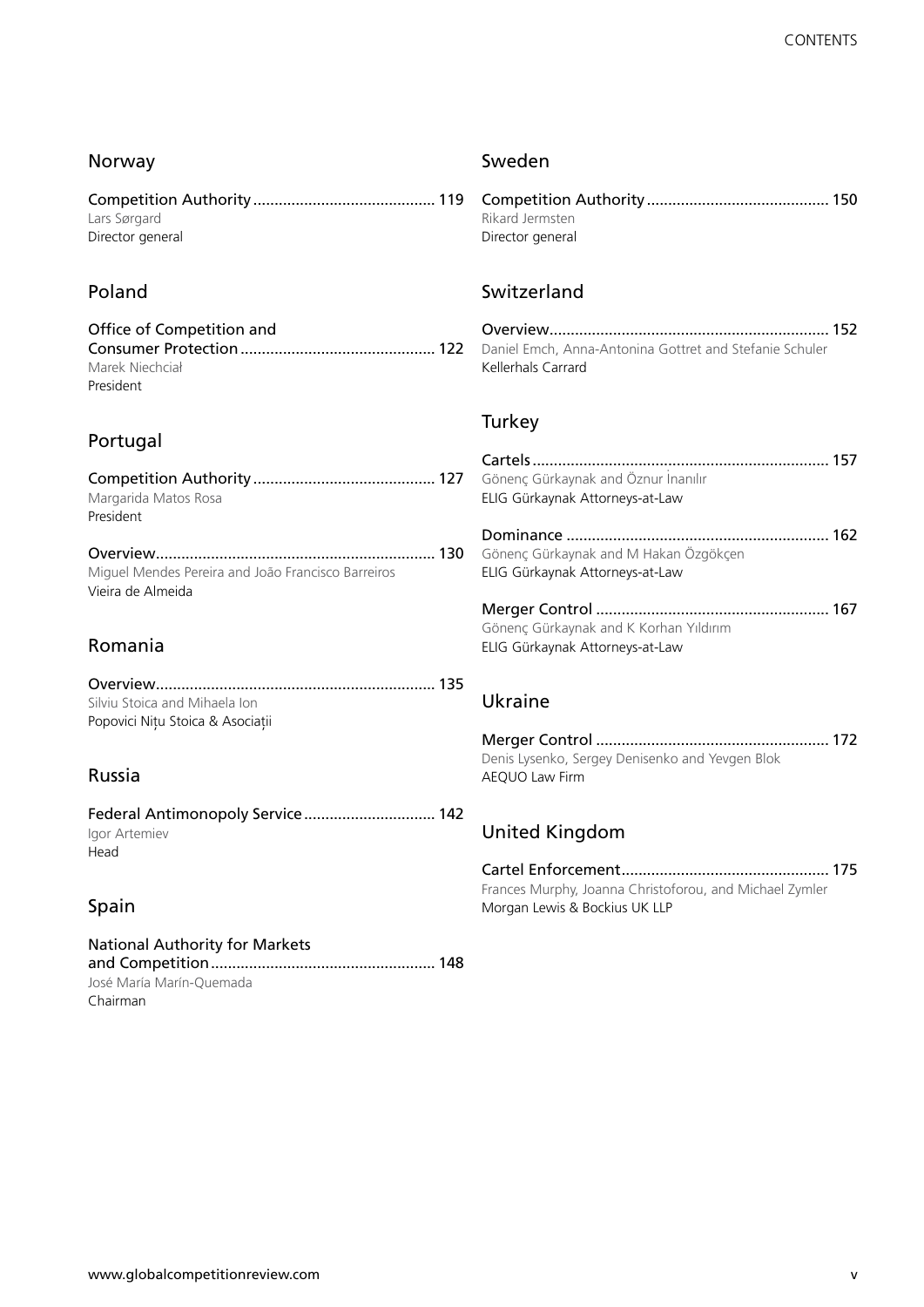## Middle East and Africa

## **COMESA**

Competition Commission ....................................... 182 Willard Mwemba Head of M&A

## Egypt

Competition Authority ........................................... 187 Mahmoud A Momtaz Head of Policy and Advocacy

## Israel

| Michal Halperin  |  |
|------------------|--|
| Director general |  |
|                  |  |

Overview .................................................................. 197 Tal Eyal-Boger, Ziv Schwartz and Shani Brown FBC – Fischer Behar Chen Well Orion & Co

## **Mauritius**

Competition Commission ....................................... 204 Deshmuk Kowlessur Executive director

## Mozambique

Overview .................................................................. 209 Miguel Mendes Pereira and João Francisco Barreiros Vieira de Almeida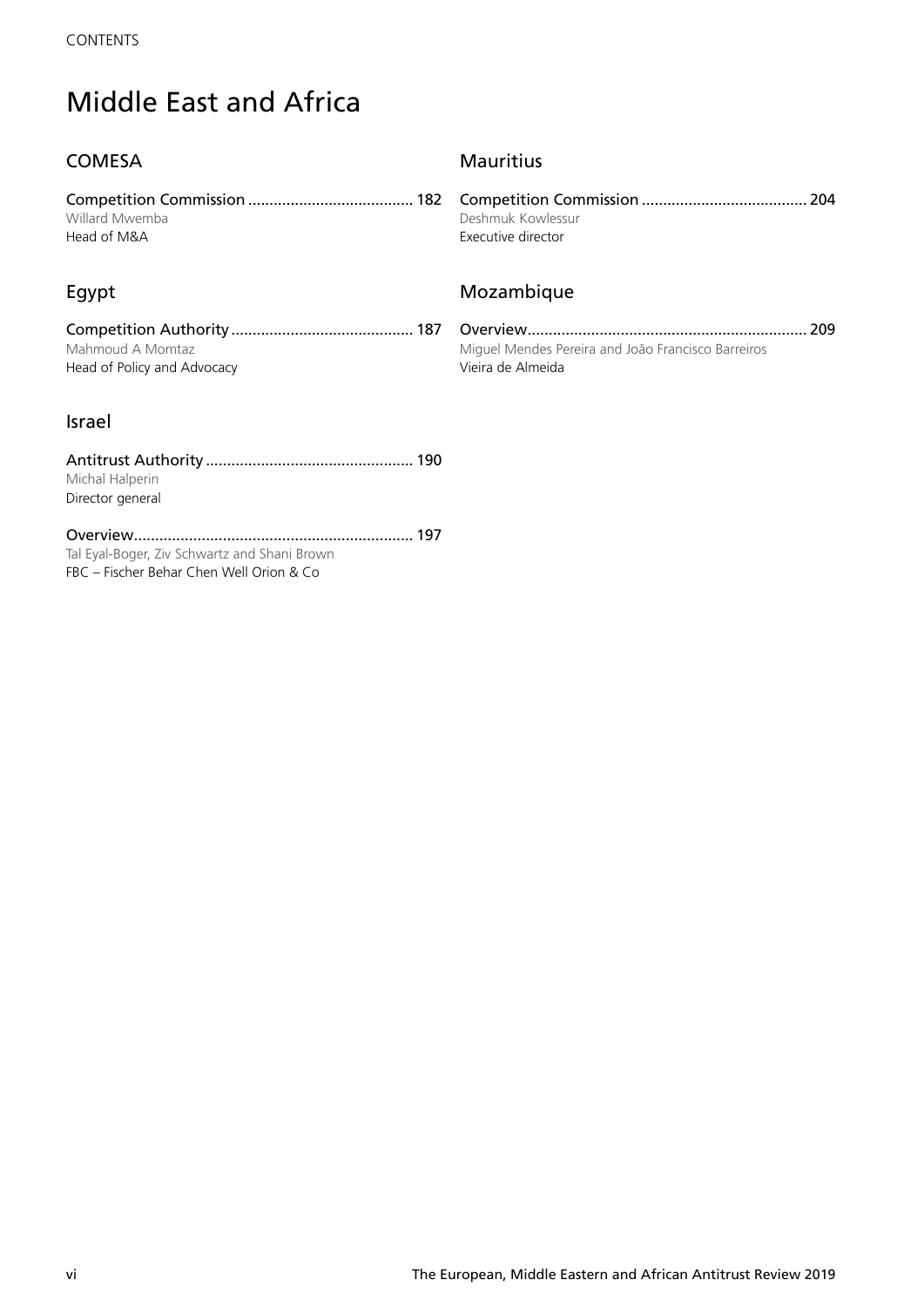*Global Competition Review* is delighted to publish 2019 edition of *The European, Middle Eastern & African Antitrust Review*, one of a series of three special reports that have been conceived to deliver specialist intelligence and research to our readers – general counsel, government agencies and private practice lawyers – who must navigate the world's increasingly complex competition regimes.

Like its sister reports, *The Antitrust Review of the Americas* and *The Asia-Pacific Antitrust Review*, *The European, Middle Eastern & African Antitrust Review* provides an unparalleled annual update, from competition enforcers and leading practitioners, on key developments in the field.

In preparing this report, *Global Competition Review* has worked with leading competition lawyers and government officials. Their knowledge and experience – and above all their ability to put law and policy into context – give the report special value. We are grateful to all of the contributors and their firms for their time and commitment to the publication.

Although every effort has been made to ensure that all the matters of concern to readers are covered, competition law is a complex and fast-changing field of practice, and therefore specific legal advice should always be sought. Subscribers to *Global Competition Review* will receive regular updates on any changes to relevant laws over the coming year.

### **Global Competition Review**

London June 2018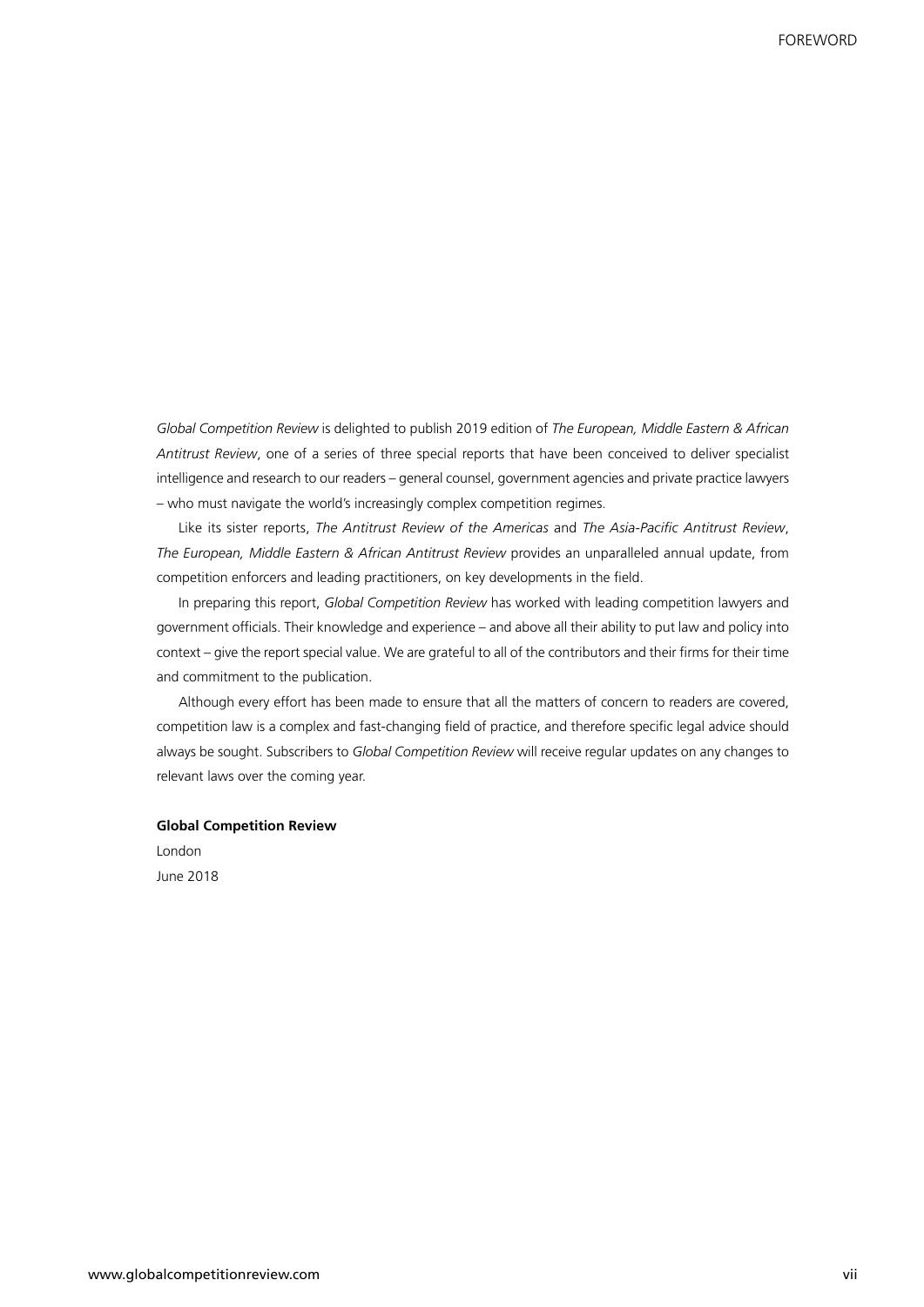## Economics: Overview

## David N Mishol and Joshua White Analysis Group

## Introduction: pharmaceutical market definition and pricing

The pharmaceutical industry has been under increasing scrutiny over the past few years by several different agencies. This includes the European Commission Directorate-General for Competition (DG Comp) as well as a number of national competition authorities (NCAs), such as the UK's Competition and Markets Authority (CMA). Many of the cases in question concerned antitrust allegations against branded pharmaceutical manufacturers; collectively, they have resulted in nearly €750 million in fines, with a number of active investigations still pending.

The cases thus far have largely pertained to two types of pharmaceutical company conduct: 'pay-for-delay' and excessive pricing. In the pay-for-delay cases, the allegations relate to payments or considerations made by a branded pharmaceutical manufacturer to generic manufacturers in exchange for an agreement to delay generic entry, thereby allegedly reducing the potential competitive constraints faced by the branded manufacturer. This reduction in competitive constraints allows the manufacturer to continue to charge a price in excess of what would prevail if the generic were to enter in a more timely way. In the excessive pricing cases, drug manufacturers allegedly take advantage of weak competitive constraints to charge supra-competitive prices.<sup>1</sup>

A key question in both types of cases is whether the drugs under investigation face competition from other drugs already on the market or soon to be on the market. In the case of excessive pricing allegations, existing competitive constraints may prevent the accused manufacturer from charging supra-competitive prices, while in the case of pay-for-delay, preventing generic entry may have limited competitive effects if there are already strong competitive constraints from substitutable drugs. Assessing the nature of these competitive constraints requires a market definition exercise whereby the authority considers the extent to which other treatments, including patented and generic drugs, can serve as effective substitutes for the drugs under investigation.

Market definition is a well-understood concept in competition and antitrust economics, with standardised tools such as the hypothetical monopolist test (HMT). However, the pharmaceutical industry has a number of unique features – including price regulation, drug certification and patient response to therapeutic options – that can complicate attempts to use standard techniques to define the product market. Nonetheless, there are a number of economic analyses that, when combined with a careful assessment of regulatory pricing schemes across Europe, can be used to assess the extent of competitive constraints facing a drug. In the remainder of this article, we first describe a number of possible product market definitions observed in the pharmaceutical industry and discuss findings by DG Comp and NCAs with regard to market definition in their recent pay-for-delay and excessive pricing findings. We then set out a number of economic analyses that can be used to assess relevant pharmaceutical product markets and consider the complexity

of comparing prices across geographic markets, before concluding with some thoughts on the implications for future investigations.

## Pharmaceutical product market definition: what are the options?

Prior to conducting an empirical analysis, there are multiple hypothetical options for defining a product market in the pharmaceutical industry.

The narrowest market definition would include only the branded drug while it is still on patent.<sup>2</sup> In this case, the drug has a monopoly within its relevant product market, and therefore, by definition, the manufacturer of that drug is dominant within the relevant market. If an authority were to define the market in this way, Prozac, for example, would be considered its own relevant product market while it was on patent, even though there were other branded selective serotonin reuptake inhibitors (SSRIs) on the market at the time.

The next wider potential relevant product market would include not only the branded drug but also generic versions of the same drug.3 Under this definition, the competition within the market would be considered to be between both the branded version and the generic versions of the same molecule (again excluding other branded and generic drugs based on different molecules). When a drug is still under patent, this relevant market would consider the potential entry of generic competitors. Continuing with the Prozac example, the relevant product market under this definition would include all other drugs based on the molecule fluoxetine.<sup>4</sup>

Broadening the market further, another option might be to include similar therapeutic treatments in the same class of drugs. Under this market definition, for example, all branded and generic SSRIs would be included in Prozac's relevant product market.<sup>5</sup> Depending on the therapeutic class of drugs, the move from the Anatomical Therapeutic Chemical Classification System (ATC) Level 5 market to the ATC Level 4 market may significantly broaden the potential competitive constraints for the drug at issue.

Finally, the broadest relevant product market contains other therapeutic treatments that may be based on different classes of molecules but are available substitutes to treat a patient's condition. Again, using the example of Prozac, this widest potential relevant product market would include not only all branded and generic SSRIs, but potentially other types of antidepressants (eg, one or more drugs from the ATC Level 3 category of antidepressants such as non-selective monoamine reuptake inhibitors) as well.

While the appropriate market definition is a matter for empirical analysis, from a conceptual standpoint, definitions that include a wider range of products will increase the number and strength of the competitive constraints facing the drug under investigation. As such, if an empirical review suggests that a broader market definition is appropriate, a drug is less likely to be dominant within such a relevant product market, and the potential effect of any agreement between the branded manufacturer and generic manufacturers lessens.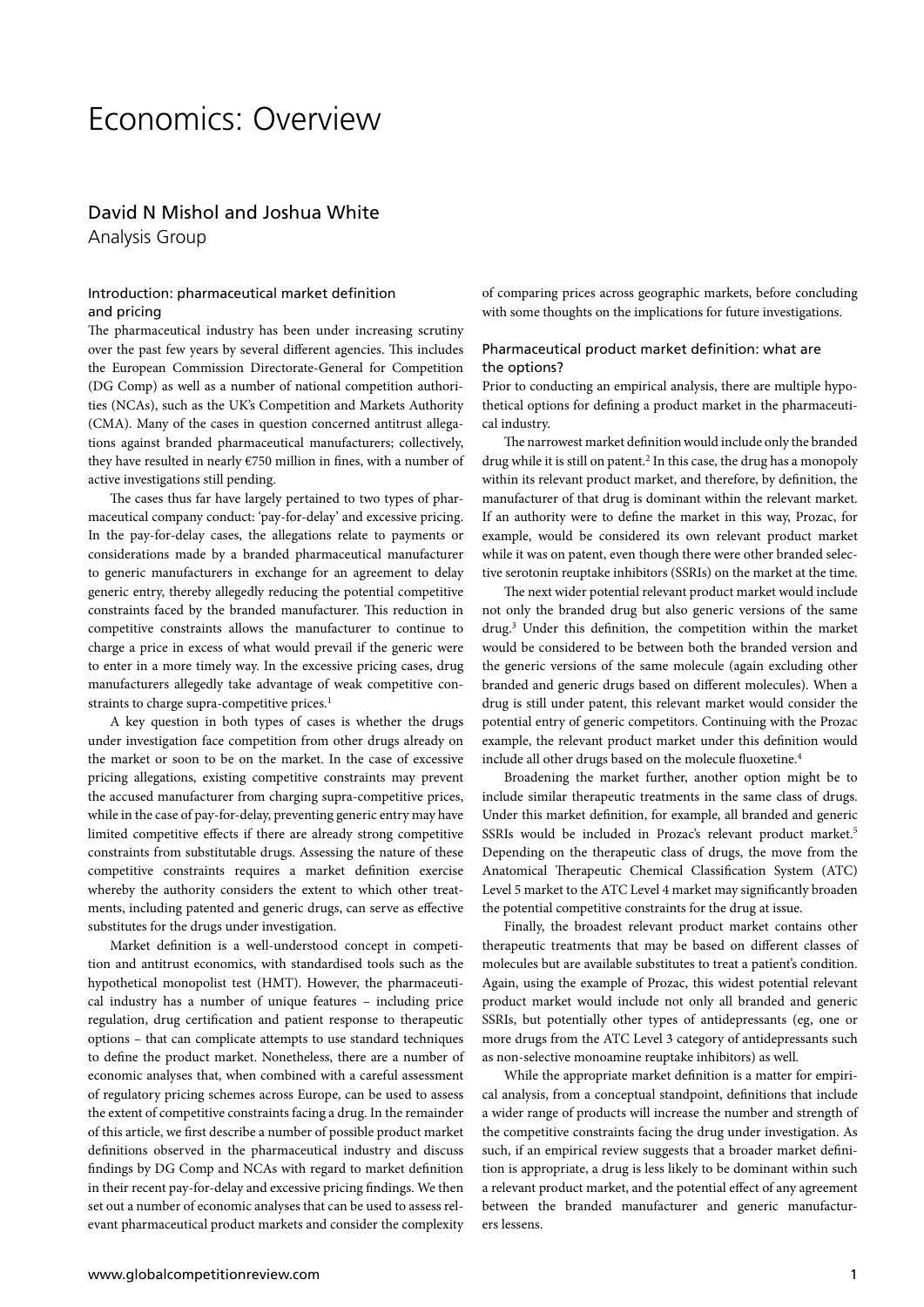## Overview of recent pay-for-delay and excessive pricing matters

Historically, in its assessment of mergers of pharmaceutical companies, DG Comp has started with an ATC Level 3 market determination (all relevant therapeutic substitutes) and then proceeded to narrow the market based on specific factors.<sup>6</sup> Recently, however, both DG Comp and other NCAs have appeared to depart from this broad-to-narrow approach and have adopted very narrow market definitions in their pay-for-delay and excessive pricing findings.

For example, in recent pay-for-delay matters where decisions have been released, the authority found that the relevant product market was the drug molecule (ATC Level 5), implying that other molecules do not provide significant competitive constraints.

In 2013, DG Comp fined Lundbeck €94 million for entering into agreements in 2002 with generic manufacturers to delay the entry of generic versions of Lundbeck's best-selling antidepressant based on citalopram to the EU market. As part of the decision, DG Comp defined the relevant product market as products with the active ingredient citalopram. However, DG Comp noted that even in a broader market that consisted of all antidepressant drugs, Lundbeck still would have held a significant market share in most European Economic Area countries.

Similarly, in 2014, DG Comp fined Servier €331 million for entering into agreements with generic manufacturers to delay generic entry for its blood pressure medication based on the perindopril molecule. In finding that the relevant product market was for products with the perindopril molecule, DG Comp commented that 'perindopril faced no significant constraints and therefore the single product market represents the relevant dimension for the product market,<sup>7</sup> and that 'the limited effectiveness of constraints imposed by other medicines stands in stark contrast to the strength of the constraint expected from (and eventually introduced by) perindopril's own generics'.8

In 2016, the CMA fined GlaxoSmithKline (GSK) £37.6 million for engaging in a pay-for-delay scheme relating to its antidepressant based on paroxetine. In 2018, the Competition Appeals Tribunal (CAT) handed down a decision confirming the CMA's finding of a molecule-level relevant product market, thereby excluding other SSRIs from the relevant product market.<sup>9</sup> Notably, while the CAT ultimately agreed with the CMA's market definition findings, it disagreed with the CMA's application of an HMT in the pharmaceutical market in the UK, noting that 'with a prescription medicine, the choice of product is not made by the person who pays for it: the prescribing doctor chooses the drug, whereas it is the NHS, by reimbursing the pharmacy, which pays the price. Hence, at least at the relevant time, GPs were relatively insensitive to price'.10

With respect to excessive pricing matters, while DG Comp's investigation of Aspen with regard to the excessive pricing of a number of oncology drugs is ongoing, both the Italian Competition Authority and the CMA have similarly defined very narrow relevant product markets in their decisions.

In 2016, the Italian Competition Authority fined Aspen €5.2 million for abusing its dominant position to charge excessive prices for four chemotherapy drugs. In coming to its conclusion, the Authority determined that the relevant product market was at the molecule level, and cited the limited substitutability of other chemotherapy treatments as justification for its narrow definition.

Also in 2016, the CMA fined Pfizer and Flynn Pharma £89.4 million for charging excessive prices to the UK's National Health Service (NHS) for phenytoin sodium capsules, an antiepilepsy drug. In reaching its decision, the CMA defined a very

narrow relevant product market: Pfizer-manufactured phenytoin sodium capsules. Despite credible evidence of the entrance of a new competitor (NRIM) that captured approximately 30 per cent market share, the CMA did not consider it sufficient to discipline pricing behaviour by the parties, as pharmacists were reluctant to switch patients away from their existing medication.

These recent decisions suggest that the European competition regulators are defining pharmaceutical product markets narrowly. While for certain products – especially those for which there are significant differences in side effects, dosage regimens or pharmacodynamics between treatments – narrow market definition might be appropriate, in many other cases the appropriate relevant product market is broader. Defining a product market too narrowly will lead authorities to a finding of dominance by the manufacturer where none exists, and to associated violations and fines that may not be warranted.

Defining the correct relevant product market requires empirical analysis, particularly in a world where regulatory authorities have power over pricing and use competing brands as a basis to set prices for new molecules. In the remainder of this paper, we consider a number of economic analyses to assess the appropriate relevant product market in pharmaceutical markets from an economic perspective.

## Potential tools for an economic assessment of relevant pharmaceutical product markets

With the number and types of medical treatments increasing every year, what sources of data and what types of analyses are useful in assessing product market definition in pharmaceutical markets? As the CAT pointed out in its *GSK* decision, the traditional economic market definition tool, the HMT, is likely to be of limited usefulness in pharmaceutical markets, since at least some physicians may be less price-sensitive than consumers or payors as they seek the most appropriate treatment for a condition.

There are, however, a number of analyses – based on prescription patterns and switching data, marketing spend, and quality-adjusted prices – that can provide useful information to companies and authorities on the borders of the relevant product markets.

### What can evidence on substitutability tell us about the relevant product market?

When assessing the degree of competition among pharmaceutical products for market definition purposes, the starting point for analysis should be an investigation of the potential set of treatments that physicians consider for a given condition or a given patient. Once a set of potential treatments is identified – from the academic literature, the product labels, or treatment guidelines from medical associations or medical regulators – data on the relative sales of these drugs over time can be compiled. The effect of new branded or generic drug entry, revised indications, safety warnings, and changes in patent status can all provide useful input with which to assess how the sales of a particular drug respond to the presence and sales of other drugs. It is important when undertaking this type of analysis to include all potential competitive alternatives, so that the resulting relevant product market is not defined too narrowly.

One approach that may help delineate and inform product market definition is an assessment of individual-level switching data, to determine what drugs are actually competitive alternatives within a therapeutic class. Patients with long-standing or chronic conditions often switch among treatments for a number of reasons, including the presence of side effects, efficacy of a specific treatment, easier dosage regimen or safety, but also price.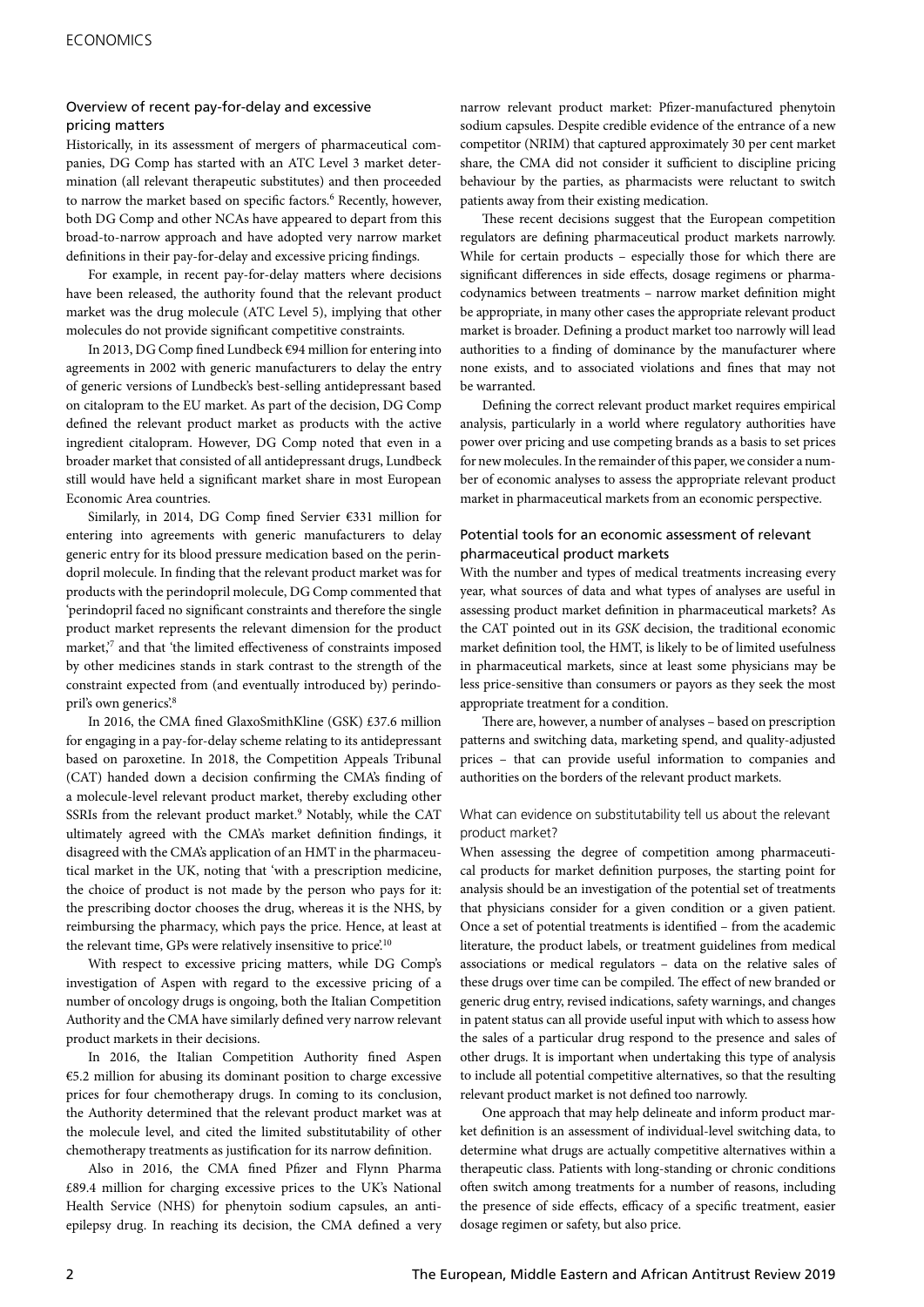Administrative claims data (available in several different European countries) can be well-suited to this type of analysis because they provide detailed profiles of patient experiences when treated with a specific drug, as well as any switching patterns among competing drugs in a therapeutic class. Results from this type of analysis can thereby provide key insights for delineating the potential boundaries of a product market and can complement the analysis of more aggregate data.

An example is provided by a review of the administrative claims history for selected patients in the US being treated for depression in the 2000–2005 period (during the period of time that Lundbeck entered into the allegedly anticompetitive agreements with generic manufacturers). The review showed that many of the patients being treated for depression during this time were switching frequently, not just between the branded and generic versions of the same molecule, but also across a number of different molecules within the SSRI class of drugs (including switching between brands). These findings suggest that the relevant product market could be at least as broad as all SSRIs.<sup>11</sup>

For some patients, the switching may be driven by clinical considerations, which may suggest that the alternative SSRIs are not perfect substitutes for the patient. However, in other cases, particularly when significant levels of switching are observed, this may reflect the substitutability of the products via economic considerations. The fact that physicians have a number of drugs to choose from, all of which are equally appropriate for patients, at least ex ante implies that price can be a significant determinant of choice, and that the market should be defined to be wider than the molecule.

Furthermore, claims data can also be used to assess product market boundaries by providing detail on the impact from generic entry. For example, in 2001 Prozac became the first SSRI antidepressant to go off patent, resulting in an immediate and dramatic drop in Prozac sales, coupled with a rise in sales of generic fluoxetine. Shortly after generic entry, however, an analysis of the switching patterns for patients still being treated with branded Prozac showed that only a small percentage of them were switching into generic fluoxetine from branded Prozac, while significant numbers of patients being treated by both Prozac and generic fluoxetine were switching to other branded SSRIs. This analysis suggests that in the early 2000s, fluoxetine was not only competing with the branded version of the same compound, Prozac, but also with other SSRIs in the same therapeutic category, indicating a relevant product market broader than the molecule level. This competition between fluoxetine and the branded products suggests, in turn, that Prozac was also in competition with the other branded SSRIs.

The analysis of claims data, where available, can therefore provide helpful boundaries to delineate a potential product market, both at a single point in time and across time. However, while such evidence is a very useful starting point, further analysis or other sources – including company documents, marketing strategies or testimony – can be used to further distinguish between switching for economic rather than clinical reasons.

## Marketing data: evidence of competition among branded products

Manufacturers of branded pharmaceuticals incur significant expenditures marketing their on-brand products (via detailing, sampling and advertising, and more recently in the form of online and digital initiatives), in an effort to promote their products. Economic and marketing literature has shown that when scientific advances are associated with a specific pharmaceutical product, its manufacturer tends to spend more on marketing (eg, increasing expenditure when new indications are approved).<sup>12</sup> Importantly for the assessment of product market definition, these marketing efforts can also be directed at encouraging switching between different products within therapeutic classes. There is evidence that marketing intensity for branded products also increases as more on-brand products in a given therapeutic class enter the market, providing some indication of between-brand competition within a therapeutic class.13 The evidence also shows that certain marketing efforts, such as detailing and drug samples, have a positive effect on new prescription behaviour, although the effects may be modest.14

Furthermore, when an on-brand product faces patent expiration, marketing efforts by the branded manufacturer tend to decline markedly. As generic products typically have significantly lower prices than branded products, the positive effect of marketing expenditures on sales can be outweighed by the increase in patients switching to the generic products. Crucially, however, there is also evidence of a reduction in marketing spend by other branded manufacturers within the same therapeutic class, indicating that other manufacturers see the entry of a generic competitor as a strong competitive constraint, even when that generic is based on a different molecule.15

A number of companies provide marketing spend data for pharmaceutical companies at the brand level, and, as such, marketing data may be analysed econometrically to determine the extent to which manufacturers demonstrate a competitive response to new product entry (both branded and generic). Significant responses both to other branded drugs and to generics based on other molecules entering the market would be an indication that the relevant product market is broader than the molecule level. Finally, a qualitative review of the marketing materials (eg, competitive intelligence, marketing strategy) produced by branded manufacturers can provide contemporaneous evidence of the alternative treatments that the manufacturer considers to be within its market.

### Regulatory considerations of pharmaceutical prices

Another consideration in an assessment of the relevant product market is how regulatory schemes in different countries affect the pricing of drugs. Pharmaceutical manufacturers do not sell directly to the consumer in Europe, or indeed, in most of the world. Governments and private third parties are heavily involved (along with the manufacturer) in the determination of prices, but the process varies across jurisdictions and over time. Recent studies of cross-country pharmaceutical price setting showed high levels of heterogeneity across European countries.<sup>16</sup> In a number of countries all pharmaceutical products are price-regulated, while in others only some products are regulated. In a number of countries, the regulator groups pharmaceutical products into classes and applies reference pricing such that all products within the class are reimbursed at the same rate. Some regulators extend this reference pricing to consider the price of the same or similar products in other 'comparable' countries. Furthermore, in some countries the regulator sets an exfactory price, in others it sets the pharmacy reimbursement price, while in yet others it regulates the profit level of manufacturers.

These regulatory considerations must be taken into account as part of any market definition exercise. As a starting point, consider the fact that in several countries noted above, governments rely on a group of similar products for determining reference prices. Doing so suggests that these products are in the same market (which may be inconsistent with the finding that single molecules comprise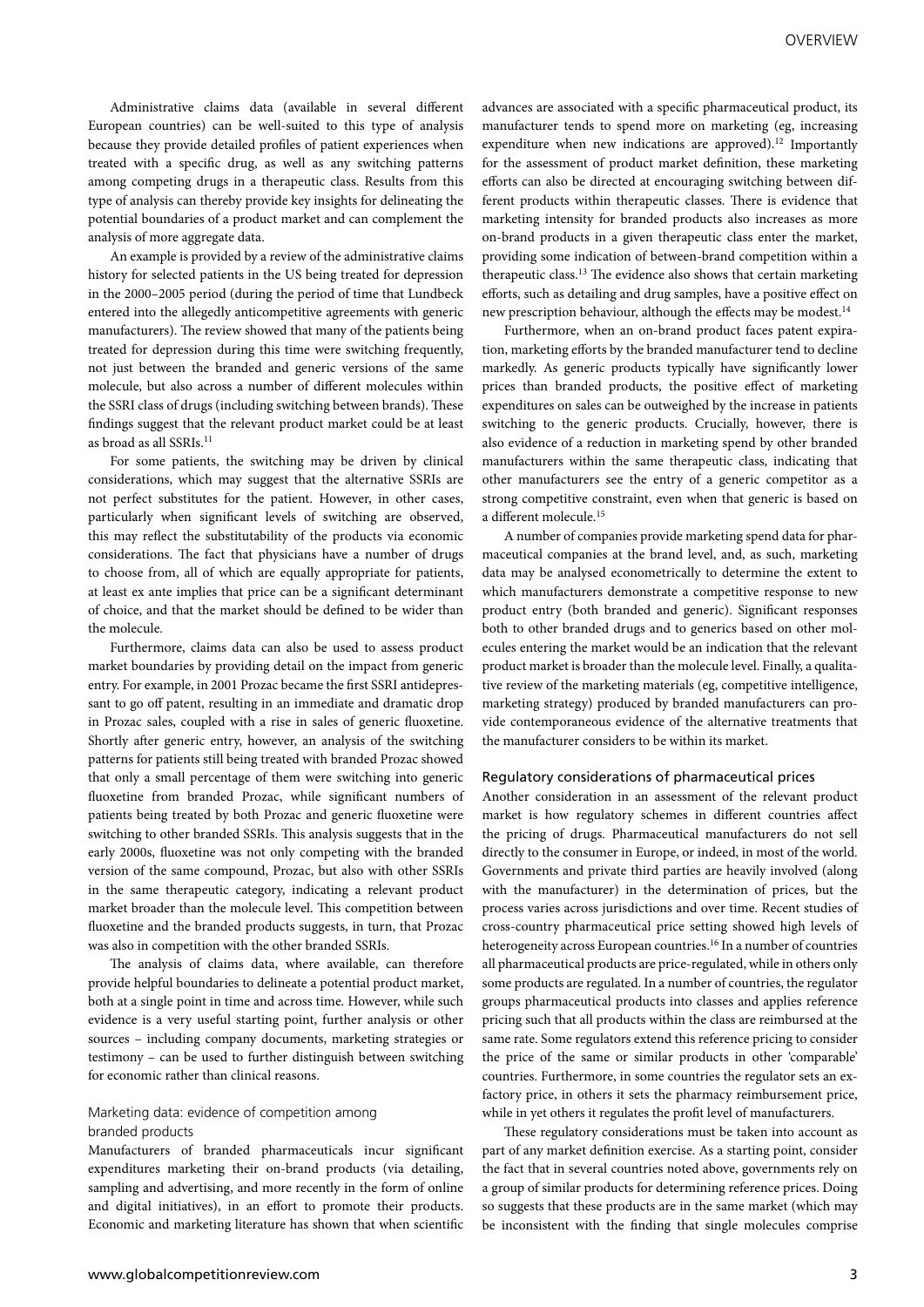the relevant product market). Pricing decisions by regulators, in particular, are partial determinants of the extent of price competition among drug manufacturers, and therefore suggest that the government considers these drugs to be in the relevant product market. Secondly, despite price controls, a manufacturer often still has some flexibility in setting its price. Investigating what other factors determine product prices (eg, underlying R&D costs, product quality, entry and prices of similar products) may provide further insight on market definition. Finally, there is evidence that regulatory involvement in the determination of pricing also impacts entry patterns of new drugs, typically delaying or reducing the likelihood of a product launch not only in the country involved in setting the price, but in other countries as well.<sup>17</sup>

Differences in the way prices are determined across Europe underscore the importance of a carefully measured approach to estimating prices and the impact of any alleged dominant position. Negotiated price targets, price ceilings and reference price systems imply that prices for the same product sold in different European countries are unlikely to be the same. Understanding the differences in these regulatory schemes across jurisdictions, as well as any intertemporal changes within jurisdictions, is relevant to any further analysis of prices as part of a market definition exercise.

## Impact of product characteristics on price and assessment of competition

Frequently, competition investigations rest in part on observations of price differentials across products deemed similar or across time. In that context, differential regulatory schemes across countries must be carefully considered when interpreting price differences as indicative of an exercise of market power. Furthermore, comparisons across drugs that are superficially similar risks amalgamating compounds that are different in their therapeutic effect, side-effect profile, dosage, convenience or tolerability. Quality-adjusted price analyses are useful to ensure that comparisons are apples-to-apples and that observed price differentials are purged of any regulatory or quality-related effects before being compared and used as indicia of market power or excessive pricing.

The link between quality and prices can be an important consideration, for example, in assessments of market power and price-fixing, as well as in delineating the boundaries of a product market. Berndt, Cockburn and Griliches<sup>18</sup> examine the impact of quality improvements (eg, better efficacy, improved safety, reduced drug interactions and more convenient dosing) on price indexes for antidepressant drugs using a combination of third-party pricing information and US Food and Drug Administration attribute information. After filtering out changes in these types of quality improvements, they find that price indexes for antidepressant products have lower growth rates than price indexes calculated without accounting for such quality improvements. Similarly, Suslow<sup>19</sup> uses product attribute data to estimate a quality-adjusted price index for anti-ulcer drugs, which isolates pure price movements from those that are due to changes in quality. Overall, she finds a lower rate of price inflation for anti-ulcer products that are quality-adjusted compared to prices that are not adjusted for product characteristics. Lucarelli and Nicholson<sup>20</sup> focus on colorectal cancer drugs and estimate a price index that takes into consideration product characteristics such as efficacy and side effects, as well as the value assigned to drug quality by doctors. They show that a price index that does not account for these characteristics greatly overstates the price increase, but a quality-adjusted price index shows that prices have actually decreased slightly over the study period.<sup>21</sup>

As an example, the extent of price competition was raised as an indication of anticompetitive harm in a recent antitrust matter.<sup>22</sup> In this matter, an analysis of nominal prices per patient-day of therapy showed that they roughly doubled between 1998 and 2003. While a portion of this increase was attributable to general inflation, much of the observed price rise appeared driven by the entry of new branded products with improved product characteristics and higher nominal prices compared to existing products within the same therapeutic class.

However, a quality-adjusted price analysis that included several different product characteristics – such as the number of approved indications, the number of adverse drug interactions, dosage strengths and frequency, and the existence of line extensions – showed that the quality-adjusted price of products in this therapeutic area was not rising over time, and even decreased as additional products with increasingly better quality characteristics entered the market. This, in turn, provided evidence of a significantly more price-competitive environment than was indicated by the simple analysis of the price of a patient-day of therapy. These results were used to counter the assertion of market power within this particular therapeutic class.

### Conclusions

Market definition analysis is at the core of many recent cases brought forth by European agencies. The rulings in these pay-fordelay and excessive pricing cases indicate that governments appear to be adopting very narrow market definitions, typically limited to the molecule. This ignores the role of alternative-brand pharmaceuticals and generics that are different molecules but provide similar therapeutic benefits. Nonetheless, there are a number of economic analyses – combined with a careful assessment of regulatory pricing schemes across Europe (some of which consider the market to be broader than a single molecule) – as well as relevant regulatory, business and third-party documents, which can provide a more accurate assessment of the market. Such analyses help illuminate competitive constraints that are determinants of the relevant market, and will often point to a product market that is broader than a single molecule.

#### **Notes**

- 1 The legal framework for excessive pricing matters is based on the *United Brands* case and considers: (i) whether the price level bears any relation to costs; and (ii) whether it is unfair when compared to prices of competing products.
- 2 We are abstracting from an even narrower relevant product market, which considers only the branded drug at a specific dosage and method of release. For example, under this definition, Prozac 10mg/day delayed release tablets would be considered a distinct product market from Prozac 20mg/day immediate release.
- 3 The US Food and Drug Administration defines a generic drug as a drug containing the same active or key ingredient (molecule), having the same strength, and dosed and administered in the same way.
- 4 This product market is sometimes referred to as an ATC Level 5 product market. ATC stands for the Anatomical Therapeutic Chemical Classification System, and the Level 5 coding includes all drugs from the same molecule, eg, N06AB03 for fluoxetine.
- 5 This product market is sometimes referred to as an ATC Level 4 product market, eg, N06AB for all SSRIs.
- 6 For example, in the *Teva/Barr* merger, DG Comp started with ATC Level 3, and then identified specific drugs where that definition would not be appropriate (eg, DG Comp identified limited substitutability between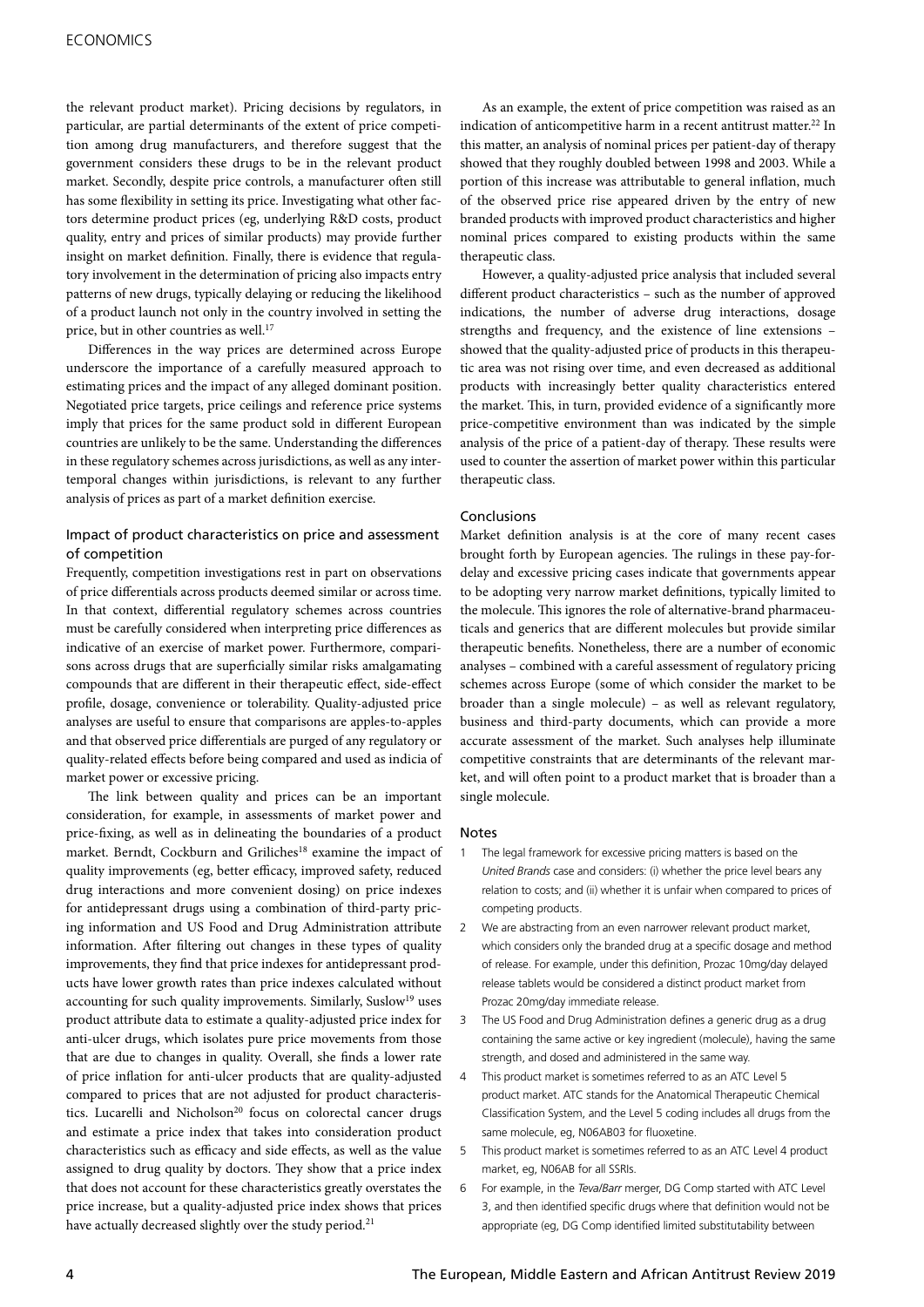drugs in the L01C ATC Level 3 classification, and then proceeded to narrow the market to the molecule level for paclitaxel). In the *Sanofi-Aventis/Zentiva* merger, DG Comp again used ATC Level 3 classification as a starting point, and then narrowed a number of the markets based on information relating to substitutability. Notably, none of the resulting relevant product markets was defined at the molecule level.

- 7 *Commission Decision, AT.39612 PERINDOPRIL (SERVIER)*, Directorate-General for Competition, 9 July 2014, paragraph 2535.
- 8 Id, paragraph 2545.
- 9 The CAT found that prior to generic entry the relevant product market would have included other SSRIs, but that the competitive constraint from a generic competitor was strong enough that following generic entry, the relevant market would be only those drugs based on the molecule paroxetine. The CAT, however, did refer the question of market definition to the Court of Justice of the European Union for further consideration.
- 10 Judgment in Case No. 1252/1/12/16, UK Competition Appeals Tribunal, 8 March 2018, paragraph 384.
- 11 For a more detailed discussion of the example, see Greenberg, P, Mishol, D, Sisitsky, T, and Bruno, C, 'Appendix – Economists' Use of Data in Pharmaceutical Antitrust Cases,' *Pharmaceutical Industry Antitrust Handbook*, pp 409–412 (2009).
- 12 See, for example, Berndt, E, Bhattacharjya, A, Mishol, D, Arcelus, A, and Lasky, T, 'An Analysis of the Diffusion of New Antidepressants: Variety, Quality, and Marketing Efforts,' *Journal of Mental Health Policy and Economics*, Vol 5, No 1, pp 3–19 (2002).
- 13 Id.
- 14 See, for example, Mizik, N, and Jacobson, R, 'Are Physicians 'Easy Marks'? Quantifying the Effects of Detailing and Sampling on New Prescriptions,' *Management Science*, Vol 50, No 12, pp 1704–1715 (2004).
- 15 See, for example, Berndt, E, Kyle, M, and Ling D, 'The Long Shadow of Patent Expiration. Generic Entry and Rx-to-OTC Switches,' *Scanner Data and Price Indexes*, Feenstra, R, and Shapiro, M (eds), pp 229–274 (2003).
- 16 See Vogler, S, and Martikainen, J, 'Pharmaceutical Pricing in Europe,' *Pharmaceutical Prices in the 21st Century*, Babar, Z-U-D (ed), pp 343–370 (2015), and Kanavos, P, Fontrier, A-M, Gill, J, and Kyriopoulos, D, *The Implementation of External Reference Pricing within and across Country Borders* (2017).
- 17 See Kyle, M, 'Pharmaceutical Price Controls and Entry Strategies,' *The Review of Economics and Statistics*, Vol 89, No 1, pp 88–99 (2007).
- 18 See Berndt, E, Cockburn, I, and Griliches, Z, 'Pharmaceutical Innovations and Market Dynamics: Tracking Effects on Price Indexes for Anti-Depressant Drugs,' *Brookings Papers on Economic Activity: Microeconomics 1996*, pp 133–188 (1996).
- 19 See Suslow, V, 'Measuring Quality of Change in the Market for Anti-Ulcer Drugs,' *Competitive Strategies in the Pharmaceutical Industry*, Helms, R (ed), pp 49–72 (1996).
- 20 See Lucarelli, C, and Nicholson, S, 'A Quality-Adjusted Price Index for Colorectal Cancer Drugs,' National Bureau of Economic Research, Working Paper 15174 (2009).
- 21 An analysis of quality-adjusted prices does not always find that nominal prices overstate the actual price increase. Cockburn and Anis find that quality and price appear to be inversely correlated in the market of drugs used to treat rheumatoid arthritis. That is, they find that lowerquality products are associated with higher prices. See Cockburn, I, and Anis, A, 'Hedonic Analysis of Arthritis Drugs,' *Medical Care Output and Productivity*, Cutler, D, and Berndt, E (eds), pp 439–462 (2001).
- 22 For a more detailed discussion of the example, see Greenberg, P, Mishol, D, Sisitsky, T, and Bruno, C, 'Appendix – Economists' Use of Data in Pharmaceutical Antitrust Cases,' *Pharmaceutical Industry Antitrust Handbook*, pp 408–409 (2009).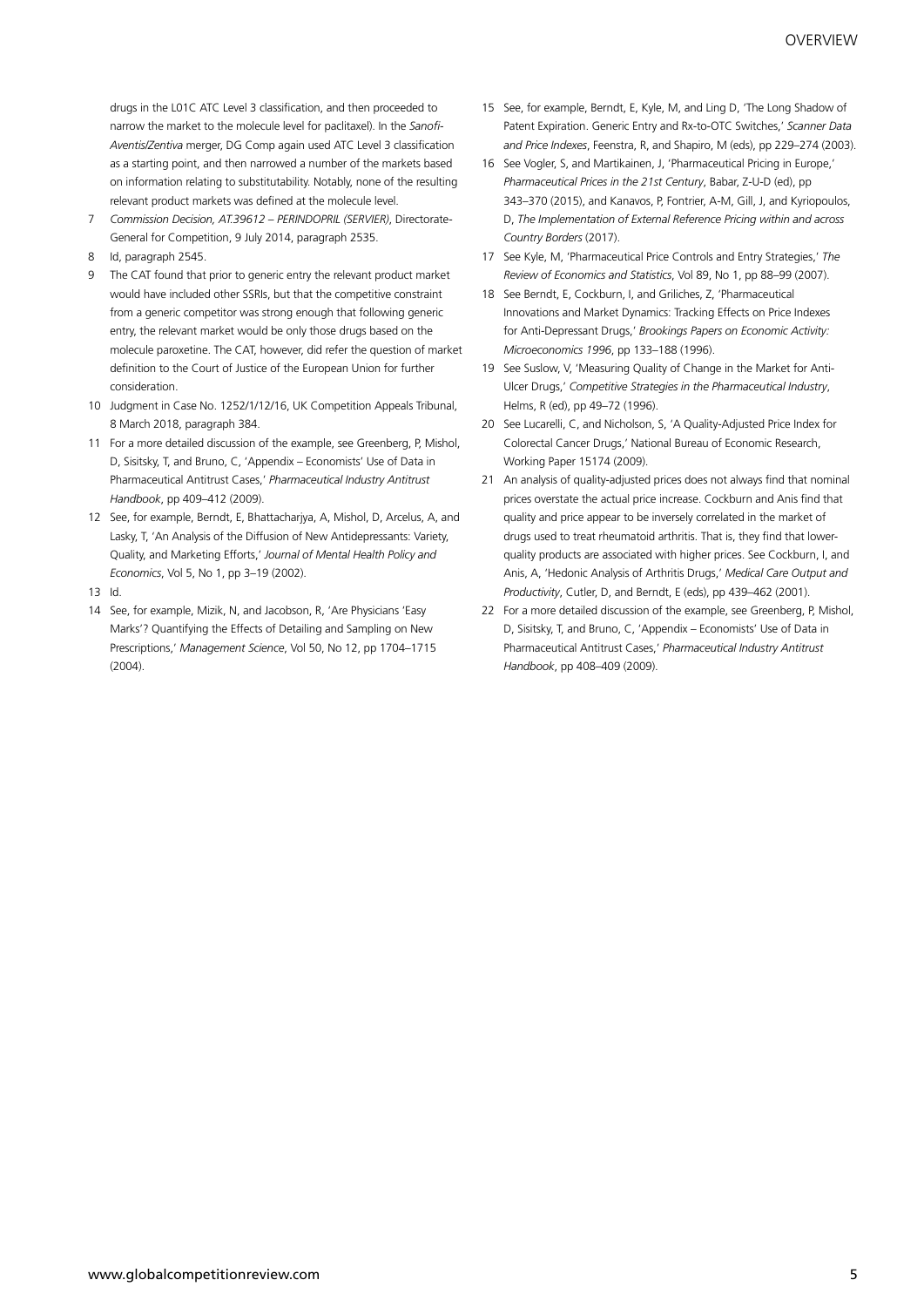

David N Mishol Analysis Group

Dr Mishol specialises in antitrust, pharmacoeconomics, finance, microeconomic theory, statistics and econometrics. He has managed large, complex damages analyses for Fortune 500 companies; consulted in the areas of antitrust, securities, class certification, breach of contract and intellectual property; and provided expert testimony in general commercial litigation and damages cases. His work has included development of economic arguments and damages analyses in the pharmaceutical and medical device industries; development of economic analyses and econometric models to assess damages in the airline industry and personal computer hardware and software markets; development of econometric models to analyse loss causation in the structured finance market; and economic and quantitative analyses related to allegations of securities fraud in 10b-5, mortgage-backed securities and ERISA matters. Dr Mishol has also provided economic and quantitative analyses in several merger investigations, presenting findings to the US Federal Trade Commission and the US Department of Justice.

In non-litigation activities, he has used sophisticated econometric modelling techniques to help major pharmaceutical companies make product entry decisions by assessing the impact of market factors on the demand for prescription pharmaceuticals.

Dr Mishol holds a BA in economics from Brandeis University and a PhD in economics from Boston College.



Joshua White Analysis Group

Mr White is a consulting economist who specialises in applying microeconomics and sophisticated econometric modelling to address complex litigation questions, primarily in matters involving the healthcare, financial services and technology industries. Across a diverse set of engagements, he has implemented complex econometric models that quantify pricing differences between private hospitals, simulated consumer demand for computer processors, estimated ex ante default probabilities for structured investment vehicles and utilised auction data to value smart phone features, among other things.

Mr White has worked in a number of jurisdictions, including the United States, the United Kingdom, Canada, Japan and Belgium. He has served as a testifying expert in the Upper Tribunal (Lands Chamber) on competition matters related to restrictive land covenants. Mr White has supported several clients before the European Commission on cartel and merger matters, and has provided support to a number of European financial and competition regulators in coordinated conduct investigations. In addition, he has provided testimony and submissions to the UK's Competition and Markets Authority on behalf of clients involved in market investigations and mergers.

Mr White holds a BA in socio-political economics from Boston University and an MA in economics from the University of British Columbia.



## **ANALYSIS GROUP**

ECONOMIC, FINANCIAL and STRATEGY CONSULTANTS

1 Angel Court London EC2R 7HJ United Kingdom Tel: +44 203 480 7900 Fax: +44 203 480 7901

David N Mishol david.mishol@analysisgroup.com

Joshua White josh.white@analysisgroup.com

www.analysisgroup.com

Analysis Group is one of the largest economics consulting firms, with more than 850 professionals across 14 offices in North America, Europe and Asia. Since 1981, we have provided expertise in economics, finance, healthcare analytics and strategy to top law firms, Fortune Global 500 companies and government agencies worldwide. Our internal experts, together with our network of affiliated experts from academia, industry and government, offer our clients exceptional breadth and depth of expertise.

Competition has been at the core of our work since our inception. We integrate industrial organisation theory, econometrics and industry-specific expertise, along with the latest quantitative analytical methods, to understand the conduct and market dynamics at issue in antitrust litigation, competition reviews and merger investigations. We have expertise in complex assignments related to collective actions and class certification, liability, quantum of damages, and the competitive effects of proposed mergers and acquisitions. Our competition work covers a range of industries and markets, including healthcare and pharmaceuticals, multisided markets, financial products, manufacturing and consumer products, high tech, insurance, and agriculture. We have provided support to internal and external experts in significant mergers and government competition investigations; have been involved in numerous high-profile monopolisation cases involving such companies as Microsoft and Intel; and have worked on some of the largest cartel cases in industries including credit cards, optical disc drives, vitamins, TFT-LCD panels, cathode ray tubes and auto parts. We have also been involved in a number of recent high-profile reverse-payment, producthopping and delayed generic entry matters in the pharmaceutical industry.